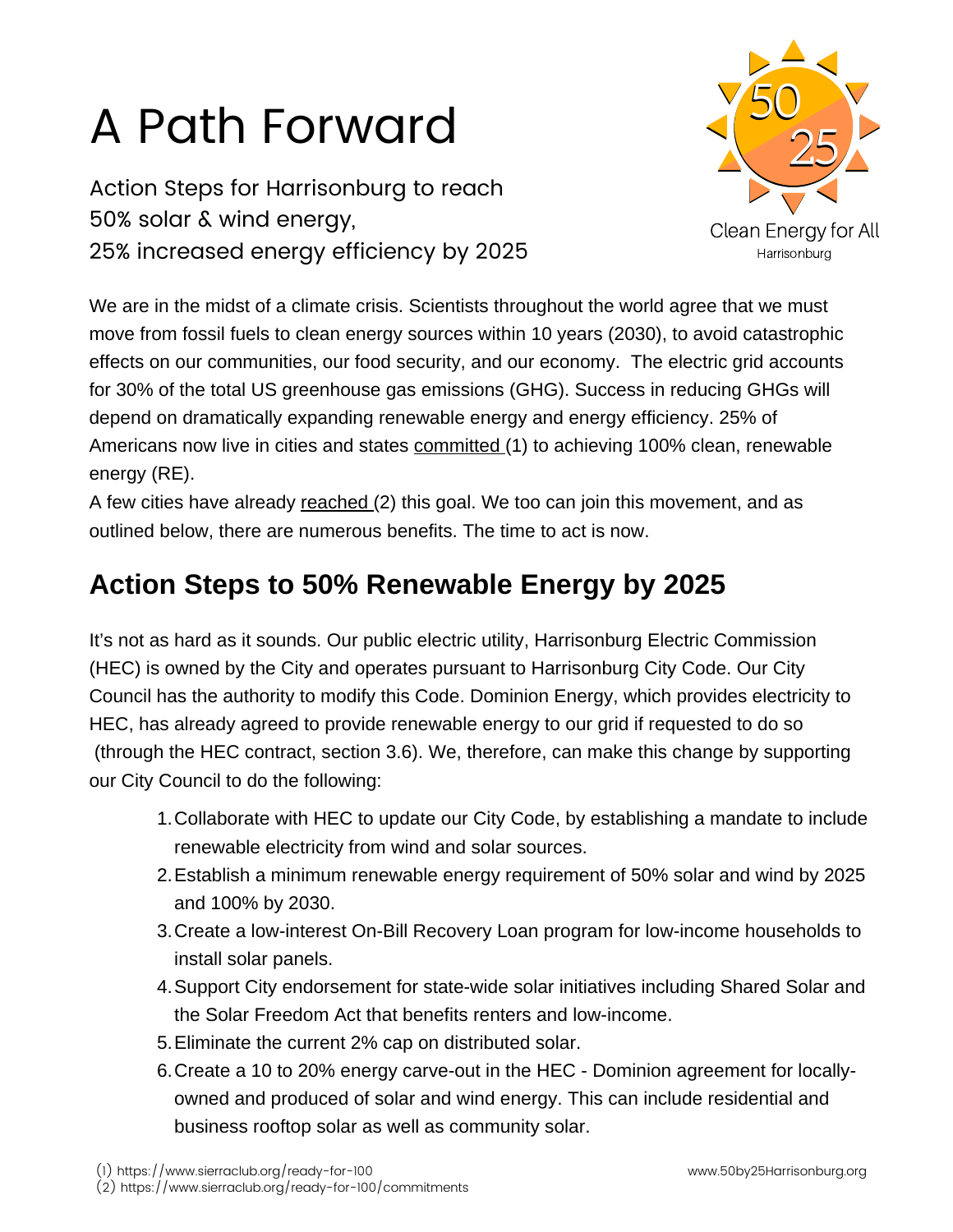## A Path Forward

continued



#### **Action Steps to Increase Energy Efficiency 25% by 2025**

Lower-income residents pay 2 to 5 times more from their income for energy than average income residents. Poorly weatherized homes mean high bills, leading to evictions and homelessness. Improving energy efficiency can make housing more affordable with reduced operational costs. Here are some things our city can do:

- 1. Add a Weatherization Share option with HEC. We currently have an "Energy Share" option on our HEC bill to help others pay for unaffordable energy bills. We can add or change this to a "Weatherization Share" option, for low-income household weatherization and energy efficiency upgrades that save energy and reduce energy costs by as much as 50%.
- 2. Support City Council to create and authorize a City Ordinance for C-PACE, a federal program that provides financial capital for energy-saving improvements for commercial and rental properties where renters benefit with cost savings and increase comfort.
- 3. Create an "Inclusive Financing" program with bill neutrality and At-Meter Financing to benefit renters.
- 4. Create a low-interest On-Bill Recovery Loan program for low-income households to fund weatherization and energy efficiency upgrades.
- 5. Redirect a portion of HEC's surcharge to support weatherization and energy efficiency programs for Low to Middle Income and ALICE residents.
- Explore "Green leasing" programs for win-win incentives for both renters and 6. property owners that increase weatherization and energy efficiency and reduce costs.
- 7. Create a Harrisonburg one-stop hub and website for local energy assistance that includes diverse language access and outreach to all low-income including seniors, and people with disabilities.
- Actively promote and provide free energy audits through HEC for all residents. 8.